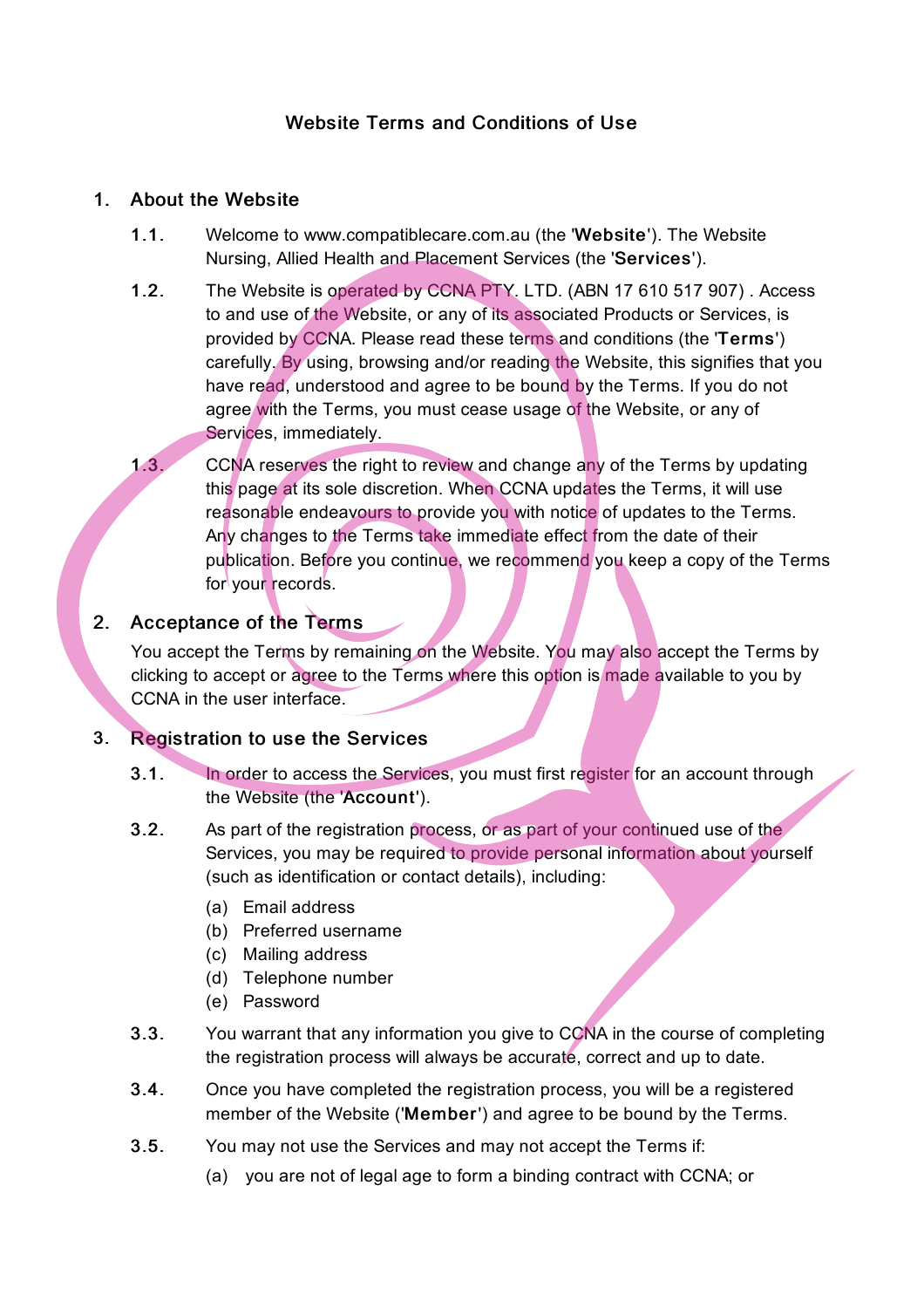(b) you are a person barred from receiving the Services under the laws of Australia or other countries including the country in which you are resident or from which you use the Services.

## 4. Your obligations as a Member

- 4.1. As a Member, you agree to comply with the following:
	- (a) you will use the Services only for purposes that are permitted by:
		- (i) the Terms; and
		- (ii) any applicable law, regulation or generally accepted practices or guidelines in the relevant jurisdictions;
	- (b) you have the sole responsibility for protecting the confidentiality of your password and/or email address. Use of your password by any other person may result in the immediate cancellation of the Services;
	- (c) any use of your registration information by any other person, or third parties, is strictly prohibited. You agree to immediately notify CCNA of any unauthorised use of your password or email address or any breach of security of which you have become aware;
	- (d) access and use of the Website is limited, non-transferable and allows for the sole use of the Website by you for the purposes of CCNA providing the Services:
	- (e) you will not use the Services or the Website in connection with any commercial endeavours except those that are specifically endorsed or approved by the management of CCNA;
	- (f) you will not use the Services or Website for any illegal and/or unauthorised use which includes collecting email addresses of Members by electronic or other means for the purpose of sending unsolicited email or unauthorised framing of or linking to the Website;
	- (g) you agree that commercial advertisements, affiliate links, and other forms of solicitation may be removed from the Website without notice and may result in termination of the Services. Appropriate legal action will be taken by CCNA for any illegal or unauthorised use of the Website; and
	- (h) you acknowledge and agree that any automated use of the Website or its Services is prohibited.

# 5. Payment

- 5.1. Where the option is given to you, you may make payment for the Services (the ' Services Fee') by way of:
	- (a) Electronic funds transfer(' EFT') into our nominated bank account
	- (b) Credit Card Payment ('Credit Card')
	- (c) PayPal ('PayPal')
	- (d) Paymnet Gateway
- 5.2. All payments made in the course of your use of the Services are made using Stripe. In using the Website, the Services or when making any payment in relation to your use of the Services, you warrant that you have read,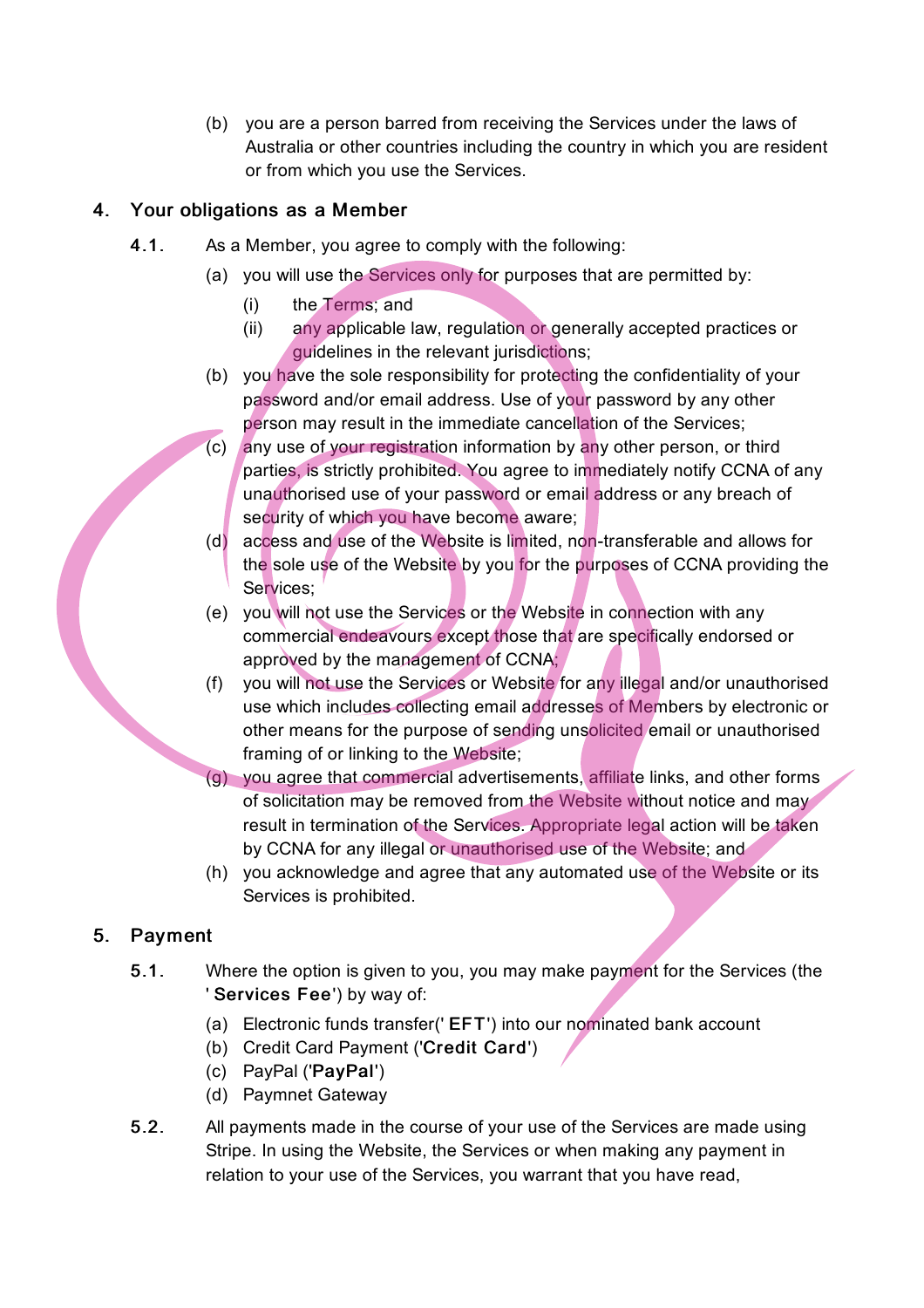understood and agree to be bound by the Stripe terms and conditions which are available on their website.

- 5.3. You acknowledge and agree that where a request for the payment of the Services Fee is returned or denied, for whatever reason, by your financial institution or is unpaid by you for any other reason, then you are liable for any costs, including banking fees and charges, associated with the Services Fee.
- 5.4. You agree and acknowledge that CCNA can vary the Services Fee at any time

# 6. Refund Policy

.

CCNA will only provide you with a refund of the Services Fee in the event they are unable to continue to provide the Services or if the manager of CCNA makes a decision, at its absolute discretion, that it is reasonable to do so under the circumstances (the 'Refund').

# 7. Copyright and Intellectual Property

7.1. The Website, the Services and all of the related products of CCNA are subject to copyright. The material on the Website is protected by copyright under the laws of Australia and through international treaties. Unless otherwise indicated, all rights (including copyright) in the Services and compilation of the Website (including but not limited to text, graphics, logos, button icons, video images, audio clips, Website, code, scripts, design elements and interactive features) or the Services are owned or controlled for these purposes, and are reserved by CCNA or its contributors.

7.2. All trademarks, service marks and trade names are owned, registered and/or licensed by CCNA, who grants to you a worldwide, non-exclusive, royalty-free, revocable license whilst you are a Member to:

- (a) use the Website pursuant to the Terms;
- (b) copy and store the Website and the material contained in the Website in your device's cache memory; and
- (c) print pages from the Website for your own personal and non-commercial use.

CCNA does not grant you any other rights whatsoever in relation to the Website or the Services. All other rights are expressly reserved by CCNA.

- 7.3. CCNA retains all rights, title and interest in and to the Website and all related Services. Nothing you do on or in relation to the Website will transfer any:
	- (a) business name, trading name, domain name, trade mark, industrial design, patent, registered design or copyright, or
	- (b) a right to use or exploit a business name, trading name, domain name, trade mark or industrial design, or
	- (c) a thing, system or process that is the subject of a patent, registered design or copyright (or an adaptation or modification of such a thing, system or process),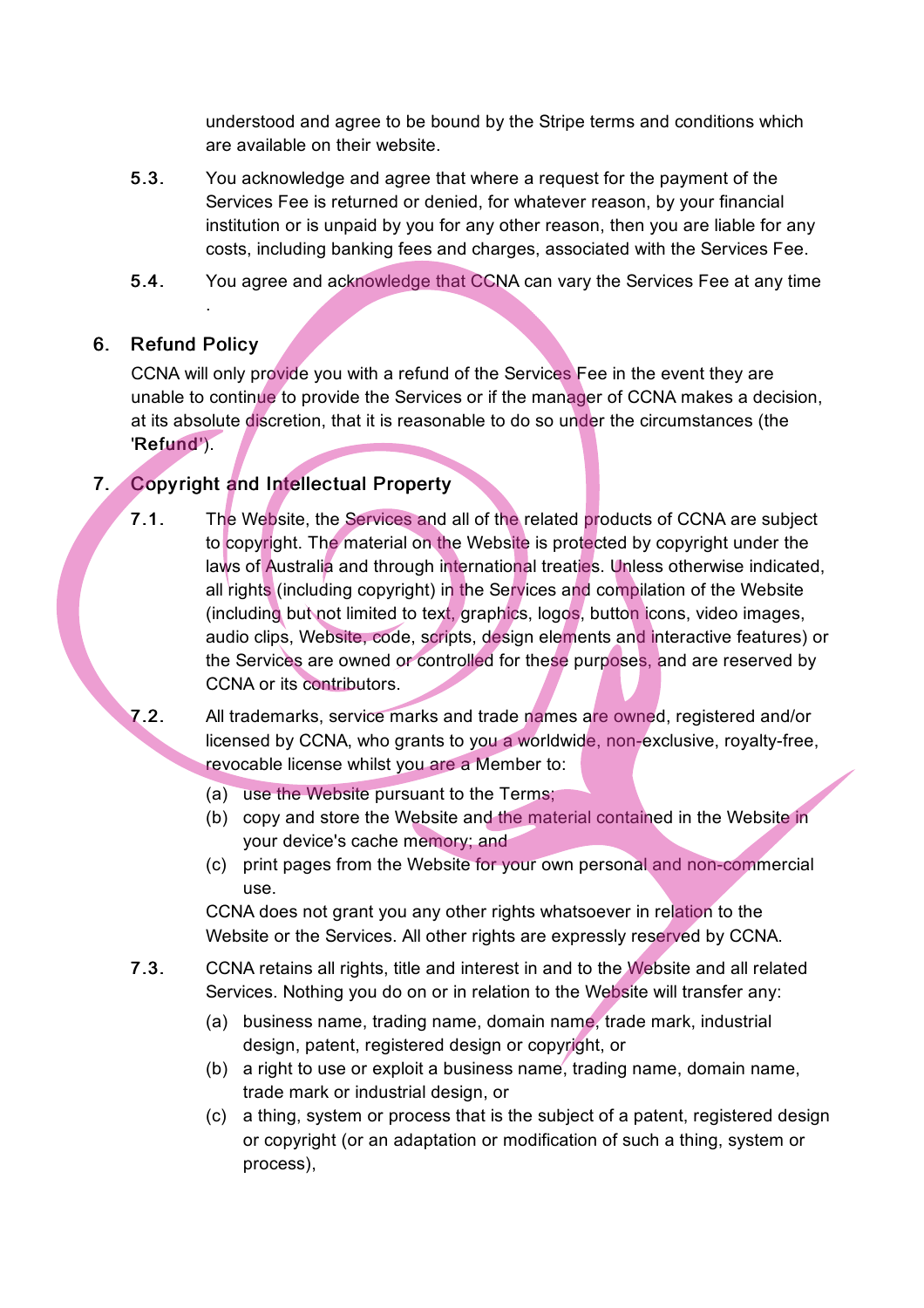to you.

7.4. You may not, without the prior written permission of CCNA and the permission of any other relevant rights owners: broadcast, republish, up-load to a third party, transmit, post, distribute, show or play in public, adapt or change in any way the Services or third party Services for any purpose, unless otherwise provided by these Terms. This prohibition does not extend to materials on the Website, which are freely available for re-use or are in the public domain.

#### 8. Privacy

8.1. CCNA takes your privacy seriously and any information provided through your use of the Website and/or Services are subject to CCNA's Privacy Policy, which is available on the Website.

# 9. General Disclaimer

9.1. Nothing in the Terms limits or excludes any quarantees, warranties, representations or conditions implied or imposed by law, including the Australian Consumer Law (or any liability under them) which by law may not be limited or excluded.

## 9.2. Subject to this clause, and to the extent permitted by law:

- (a) all terms, guarantees, warranties, representations or conditions which are not expressly stated in the Terms are excluded; and
- (b) CCNA will not be liable for any special, indirect or consequential loss or damage (unless such loss or damage is reasonably foreseeable resulting from our failure to meet an applicable Consumer Guarantee), loss of profit or opportunity, or damage to goodwill arising out of or in connection with the Services or these Terms (including as a result of not being able to use the Services or the late supply of the Services), whether at common law, under contract, tort (including negligence), in equity, pursuant to statute or otherwise.
- 9.3. Use of the Website and the Services is at your own risk. Everything on the Website and the Services is provided to you "as is" and "as available" without warranty or condition of any kind. None of the affiliates, directors, officers, employees, agents, contributors and licensors of CCNA make any express or implied representation or warranty about the Services or any products or Services (including the products or Services of CCNA) referred to on the Website, includes (but is not restricted to) loss or damage you might suffer as a result of any of the following:
	- (a) failure of performance, error, omission, interruption, deletion, defect, failure to correct defects, delay in operation or transmission, computer virus or other harmful component, loss of data, communication line failure, unlawful third party conduct, or theft, destruction, alteration or unauthorised access to records;
	- (b) the accuracy, suitability or currency of any information on the Website, the Services, or any of its Services related products (including third party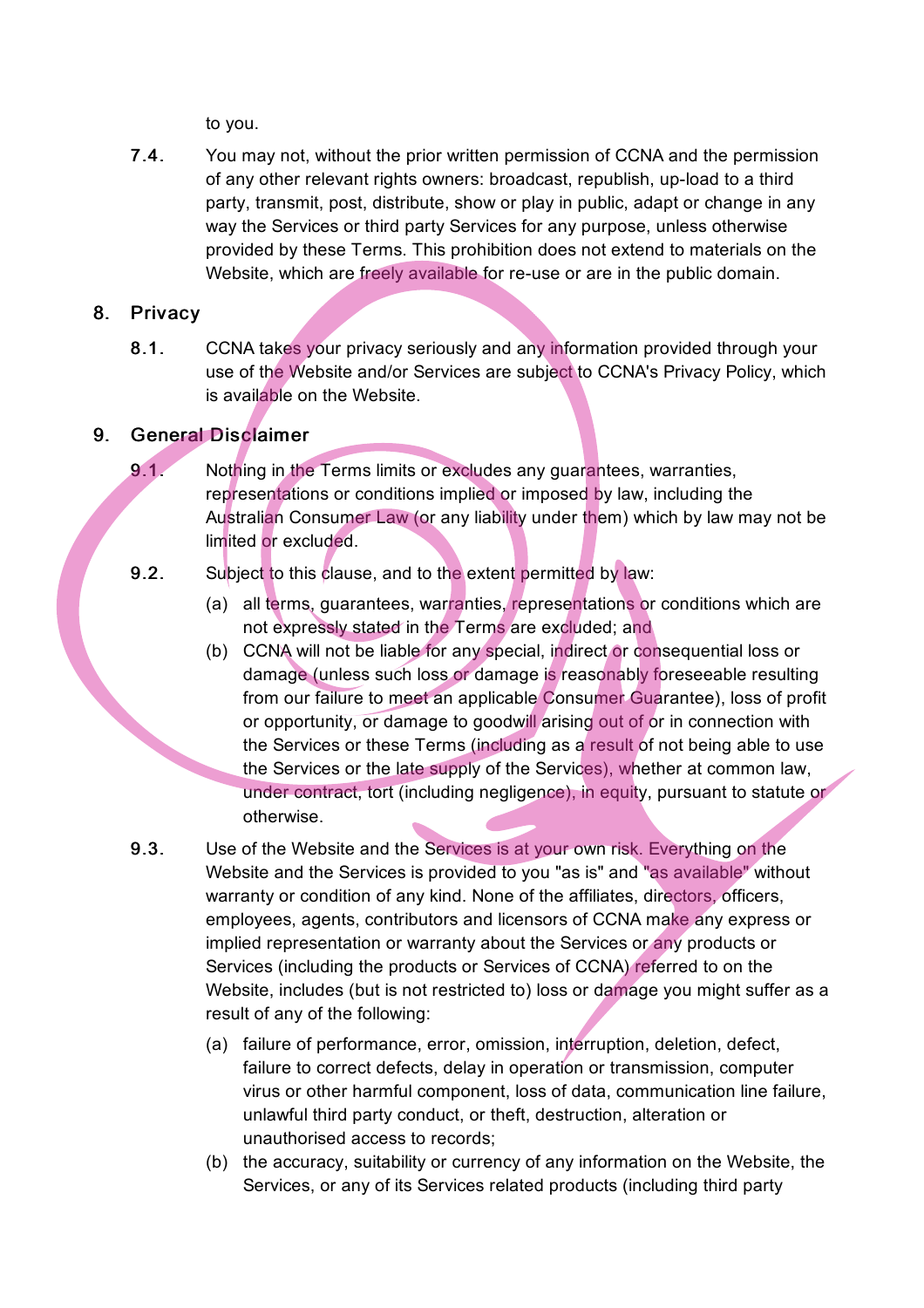material and advertisements on the Website);

- (c) costs incurred as a result of you using the Website, the Services or any of the products of CCNA; and
- (d) the Services or operation in respect to links which are provided for your convenience.

#### 10. Limitation of liability

- 10.1. CCNA's total liability arising out of or in connection with the Services or these Terms, however arising, including under contract, tort (including negligence), in equity, under statute or otherwise, will not exceed the resupply of the Services to you.
- 10.2. You expressly understand and agree that CCNA, its affiliates, employees, agents, contributors and licensors shall not be liable to you for any direct, indirect, incidental, special consequential or exemplary damages which may be incurred by you, however caused and under any theory of liability. This shall include, but is not limited to, any loss of profit (whether incurred directly or indirectly), any loss of goodwill or business reputation and any other intangible loss.

# 11. Termination of Contract

- 11.1. The Terms will continue to apply until terminated by either you or by CCNA as set out below.
- 11.2. If you want to terminate the Terms, you may do so by:
	- (a) providing CCNA with 30 days' notice of your intention to terminate; and
	- (b) closing your accounts for all of the services which you use, where CCNA has made this option available to you.

Your notice should be sent, in writing, to CCNA via the 'Contact Us' link on our homepage.

- 11.3. CCNA may at any time, terminate the Terms with you if:
	- (a) you have breached any provision of the Terms or intend to breach any provision;
	- (b) CCNA is required to do so by law:
	- (c) the provision of the Services to you by CCNA is, in the opinion of CCNA, no longer commercially viable.
- 11.4. Subject to local applicable laws, CCNA reserves the right to discontinue or cancel your membership at any time and may suspend or deny, in its sole discretion, your access to all or any portion of the Website or the Services without notice if you breach any provision of the Terms or any applicable law or if your conduct impacts CCNA's name or reputation or violates the rights of those of another party.

## 12. Indemnity

12.1. You agree to indemnify CCNA, its affiliates, employees, agents, contributors,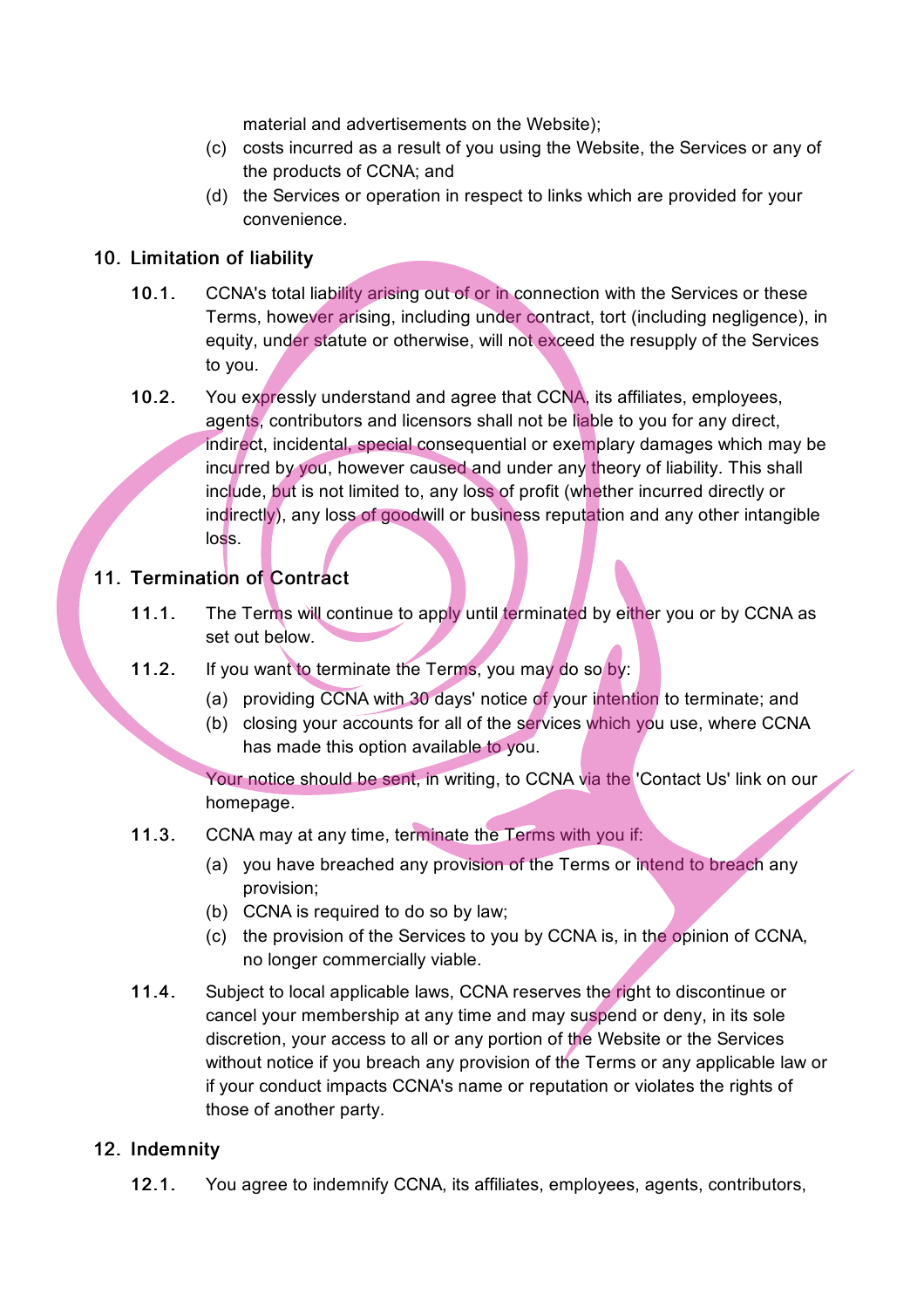third party content providers and licensors from and against:

- (a) all actions, suits, claims, demands, liabilities, costs, expenses, loss and damage (including legal fees on a full indemnity basis) incurred, suffered or arising out of or in connection with Your Content;
- (b) any direct or indirect consequences of you accessing, using or transacting on the Website or attempts to do so; and/or
- (c) any breach of the Terms.

## 13. Dispute Resolution

## 13.1. Compulsory:

If a dispute arises out of or relates to the Terms, either party may not commence any Tribunal or Court proceedings in relation to the dispute, unless the following clauses have been complied with (except where urgent interlocutory relief is sought).

# 13.2. Notice:

A party to the Terms claiming a dispute ('Dispute') has arisen under the Terms, must give written notice to the other party detailing the nature of the dispute, the desired outcome and the action required to settle the Dispute.

#### 13.3. Resolution:

On receipt of that notice ('Notice') by that other party, the parties to the Terms ('Parties') must:

- (a) Within 14 days of the Notice endeavour in good faith to resolve the Dispute expeditiously by negotiation or such other means upon which they may mutually agree;
- (b) If for any reason whatsoever, 30 days after the date of the Notice, the Dispute has not been resolved, the Parties must either agree upon selection of a mediator or request that an appropriate mediator be appointed by the President of the Australian Mediation Association or his or her nominee;
- (c) The Parties are equally liable for the fees and reasonable expenses of a mediator and the cost of the venue of the mediation and without limiting the foregoing undertake to pay any amounts requested by the mediator as a pre-condition to the mediation commencing. The Parties must each pay their own costs associated with the mediation;
- (d) The mediation will be held in CCNA Office, Australia.

## 13.4. Confidential:

All communications concerning negotiations made by the Parties arising out of and in connection with this dispute resolution clause are confidential and to the extent possible, must be treated as "without prejudice" negotiations for the purpose of applicable laws of evidence.

## 13.5. Termination of Mediation:

If 2 months have elapsed after the start of a mediation of the Dispute and the Dispute